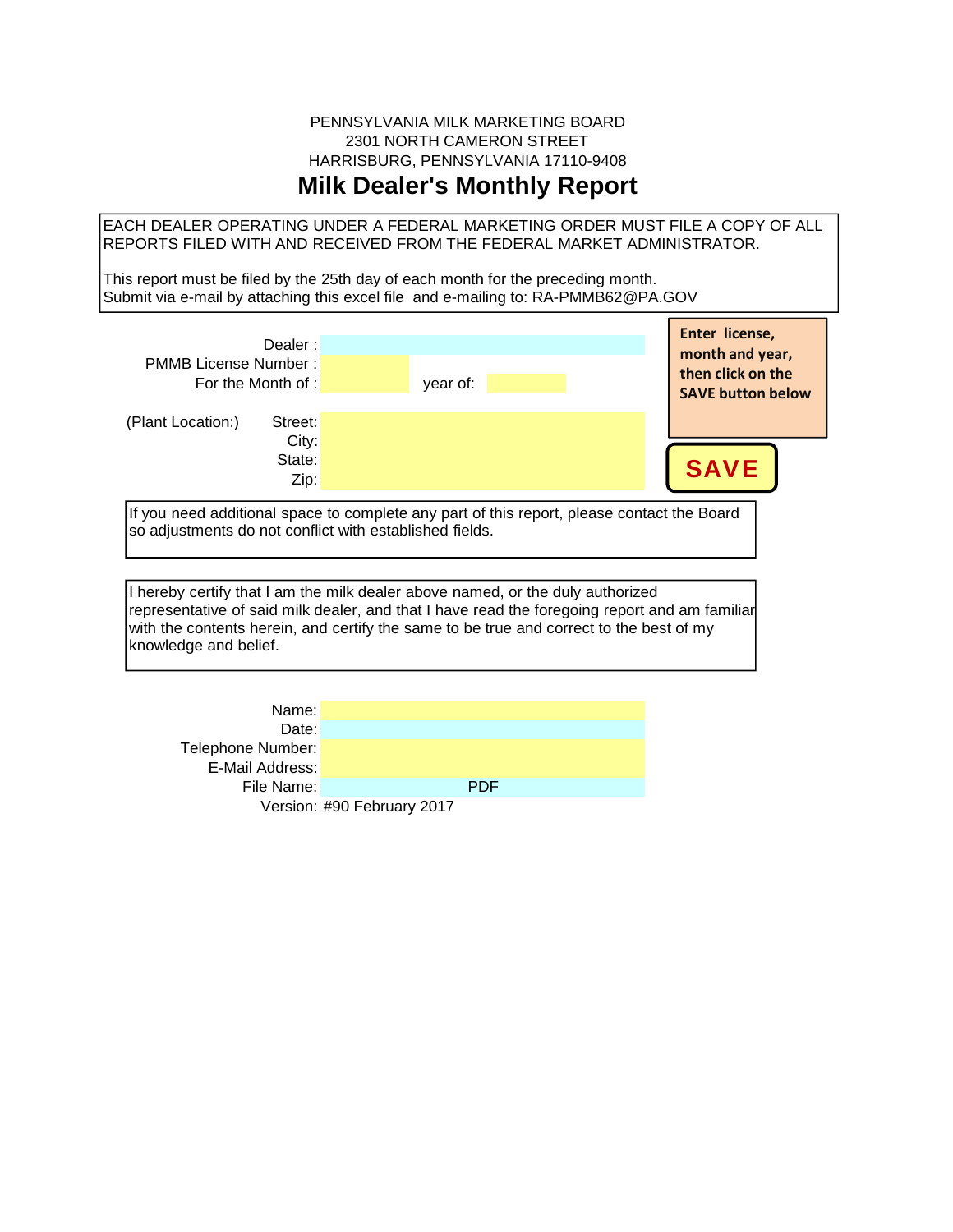| <b>PART IA</b>                   |                          |                          |                     |                         |                          |
|----------------------------------|--------------------------|--------------------------|---------------------|-------------------------|--------------------------|
| <b>PRODUCER</b>                  |                          | <b>Total Pool Pounds</b> | <b>Total Pounds</b> | <b>Butterfat Pounds</b> | Deduction for<br>Bonding |
| <b>RECEIPTS</b>                  |                          |                          | $\mathbf{0}$        | $\mathbf 0$             | $\overline{0}$           |
|                                  |                          | Producer Group(1)        | Producer Group(1)   | Producer Group(1)       | Producer Group(1)        |
|                                  |                          |                          |                     |                         |                          |
|                                  |                          |                          |                     |                         |                          |
|                                  | Out of State Bonded Milk |                          |                     |                         |                          |
|                                  |                          |                          |                     |                         |                          |
|                                  | Producer                 | License No.(2)           | License No.(2)      | License No.(2)          | License No.(2)           |
|                                  | Total                    |                          |                     |                         |                          |
| <b>Total Payment</b>             |                          |                          |                     |                         |                          |
| Total Lbs. (3)                   |                          |                          |                     |                         |                          |
| Butterfat Lbs. (4)               |                          |                          |                     |                         |                          |
| PA Lbs. (5)                      |                          |                          |                     |                         |                          |
| Pool Lbs. (6)                    |                          |                          |                     |                         |                          |
| Advance Amt. (7)                 |                          |                          |                     |                         |                          |
| Final Amt. (8)                   |                          |                          |                     |                         |                          |
| Amt. Deducted (9)                |                          |                          |                     |                         |                          |
| Settlement (10)                  |                          |                          |                     |                         |                          |
| Other Amt. (11)                  |                          |                          |                     |                         |                          |
| Federal Order # (12)             |                          |                          |                     |                         |                          |
| Total Lbs. by FO (13)            |                          |                          |                     |                         |                          |
| <b>Butterfat Lbs. by FO (14)</b> |                          |                          |                     |                         |                          |
| Protein Lbs. by FO (15)          |                          |                          |                     |                         |                          |
| NFMS Lbs. by FO (16)             |                          |                          |                     |                         |                          |
| Other Solids Lbs. by FO (17)     |                          |                          |                     |                         |                          |
| Somatic Cell Amt. by FO (18)     |                          |                          |                     |                         |                          |
| Advance Amt. by FO (19)          |                          |                          |                     |                         |                          |
| Final Amt. by FO (20)            |                          |                          |                     |                         |                          |
| Amt. Deducted by FO (21)         |                          |                          |                     |                         |                          |
| Settlement by FO (22)            |                          |                          |                     |                         |                          |
| Other Amt. by FO (23)            |                          |                          |                     |                         |                          |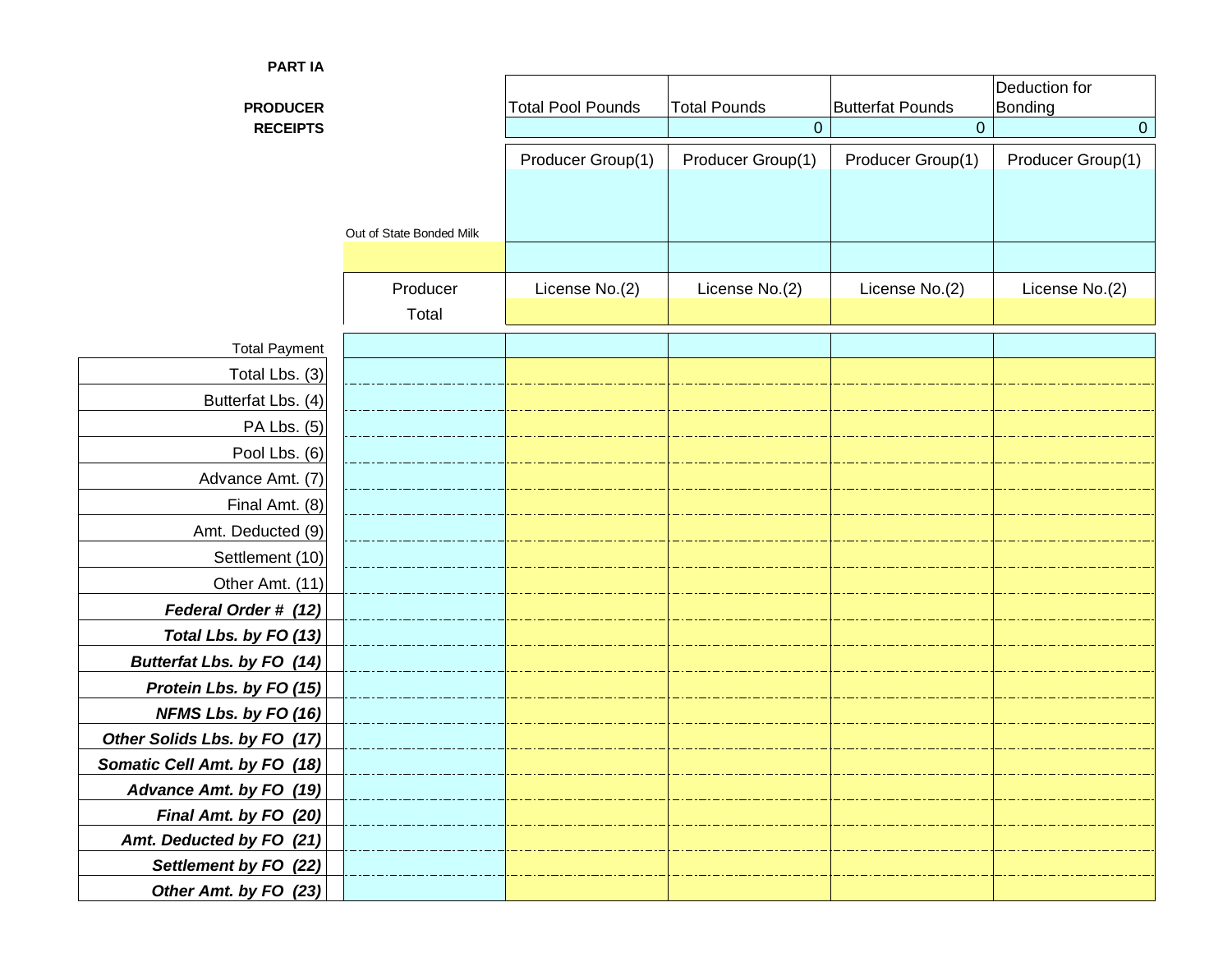### **PART 1B FEDERAL CLASSIFICATION**

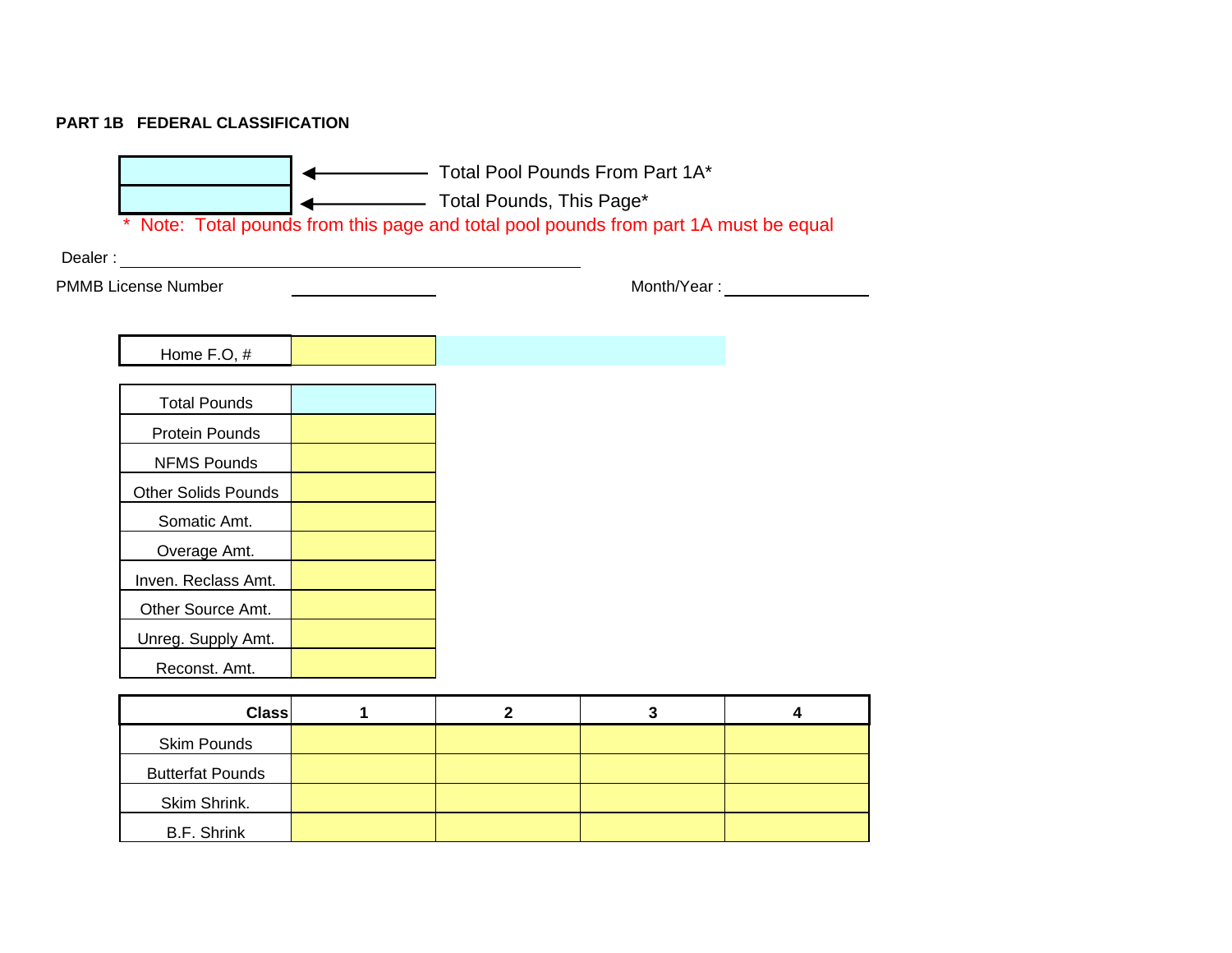Month/Year :

| License<br>Number<br>$\overline{A}$ | Name of Selling Dealer<br>B | Product<br>Code<br>$\overline{C}$<br>Total | Product<br>Pounds<br>$\overline{D}$ | <b>Butterfat</b><br>Pounds<br>E | <b>Butterfat</b><br>Percent<br>$\overline{F}$ | Butterfat<br>Percent<br>Low | Butterfat<br>Percent<br>High | Concentrated<br>Products<br>NFMS Pounds<br>G | Cost<br>$\overline{H}$ | $\mathsf D$<br>$\top$<br>$\top$ |
|-------------------------------------|-----------------------------|--------------------------------------------|-------------------------------------|---------------------------------|-----------------------------------------------|-----------------------------|------------------------------|----------------------------------------------|------------------------|---------------------------------|
| $\overline{1}$                      |                             |                                            |                                     |                                 |                                               |                             |                              |                                              |                        |                                 |
| $\overline{2}$                      |                             |                                            |                                     |                                 |                                               |                             |                              |                                              |                        |                                 |
| $\overline{3}$                      |                             |                                            |                                     |                                 |                                               |                             |                              |                                              |                        |                                 |
| $\overline{4}$                      |                             |                                            |                                     |                                 |                                               |                             |                              |                                              |                        |                                 |
| 5                                   |                             |                                            |                                     |                                 |                                               |                             |                              |                                              |                        |                                 |
| 6                                   |                             |                                            |                                     |                                 |                                               |                             |                              |                                              |                        |                                 |
| $\overline{7}$                      |                             |                                            |                                     |                                 |                                               |                             |                              |                                              |                        |                                 |
| 8                                   |                             |                                            |                                     |                                 |                                               |                             |                              |                                              |                        |                                 |
| 9                                   |                             |                                            |                                     |                                 |                                               |                             |                              |                                              |                        |                                 |
| 10                                  |                             |                                            |                                     |                                 |                                               |                             |                              |                                              |                        |                                 |
| $11$                                |                             |                                            |                                     |                                 |                                               |                             |                              |                                              |                        |                                 |
| 12                                  |                             |                                            |                                     |                                 |                                               |                             |                              |                                              |                        |                                 |
| 13                                  |                             |                                            |                                     |                                 |                                               |                             |                              |                                              |                        |                                 |
| 14                                  |                             |                                            |                                     |                                 |                                               |                             |                              |                                              |                        |                                 |
| 15                                  |                             |                                            |                                     |                                 |                                               |                             |                              |                                              |                        |                                 |
| 16                                  |                             |                                            |                                     |                                 |                                               |                             |                              |                                              |                        |                                 |
| 17                                  |                             |                                            |                                     |                                 |                                               |                             |                              |                                              |                        |                                 |
| 18                                  |                             |                                            |                                     |                                 |                                               |                             |                              |                                              |                        |                                 |
| 19                                  |                             |                                            |                                     |                                 |                                               |                             |                              |                                              |                        |                                 |
| 20                                  |                             |                                            |                                     |                                 |                                               |                             |                              |                                              |                        |                                 |
| 21                                  |                             |                                            |                                     |                                 |                                               |                             |                              |                                              |                        |                                 |
| 22                                  |                             |                                            |                                     |                                 |                                               |                             |                              |                                              |                        |                                 |
| 23                                  |                             |                                            |                                     |                                 |                                               |                             |                              |                                              |                        |                                 |
| 24                                  |                             |                                            |                                     |                                 |                                               |                             |                              |                                              |                        |                                 |
| 25                                  |                             |                                            |                                     |                                 |                                               |                             |                              |                                              |                        |                                 |
| 26                                  |                             |                                            |                                     |                                 |                                               |                             |                              |                                              |                        |                                 |
| 27                                  |                             |                                            |                                     |                                 |                                               |                             |                              |                                              |                        |                                 |
| 28                                  |                             |                                            |                                     |                                 |                                               |                             |                              |                                              |                        |                                 |
| 29                                  |                             |                                            |                                     |                                 |                                               |                             |                              |                                              |                        |                                 |
| 30 <sup>l</sup>                     |                             |                                            |                                     |                                 |                                               |                             |                              |                                              |                        |                                 |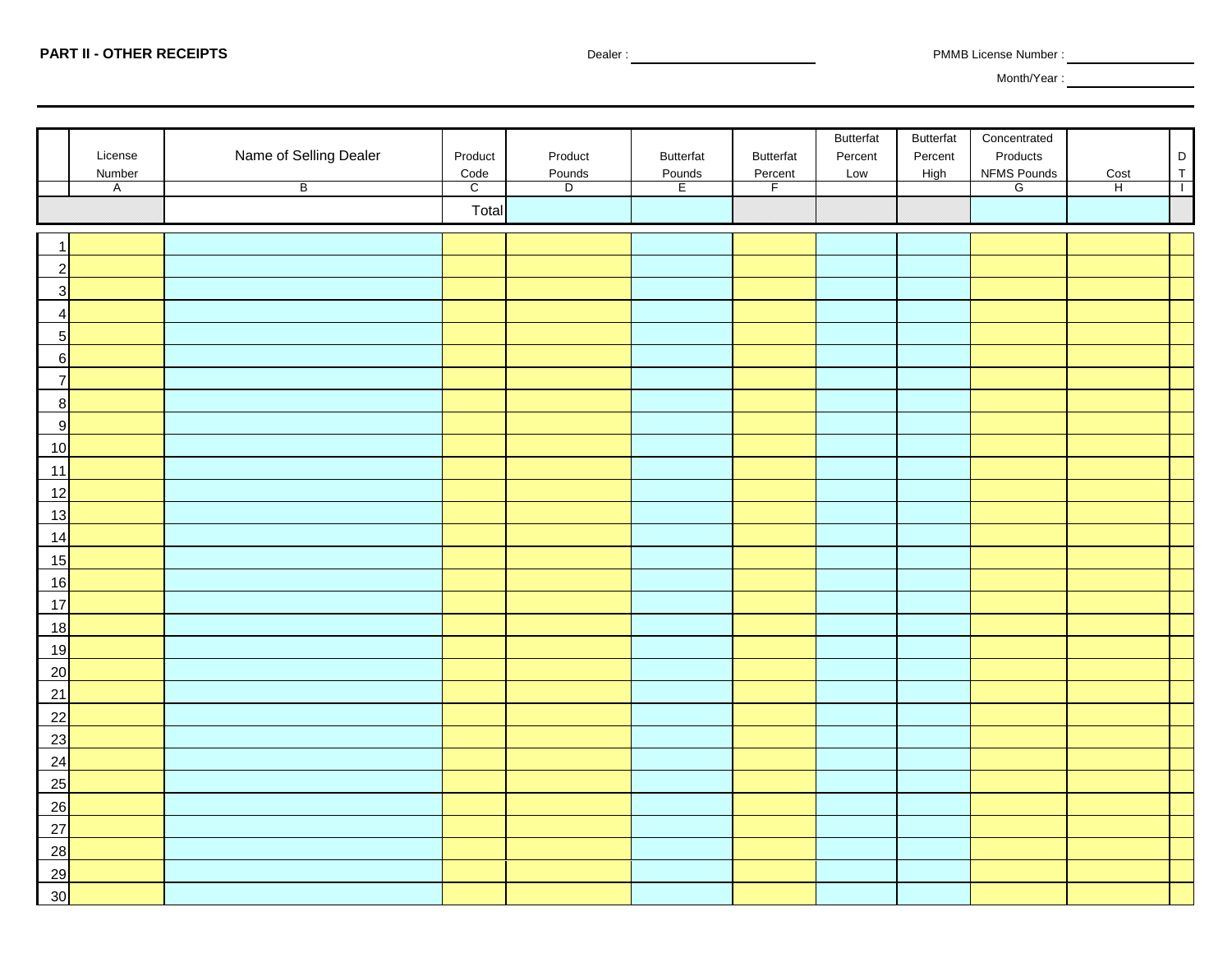#### **PART III - ROUTE DISPOSITION OF FLUID MILK AND CREAM SALES Dealer : Dealer :**

PMMB License Number :

Include all sales of Class I & II packaged products to retailers, consumers and subdealers.

|    |                      |         |                  |         | Area ---->       |              |              |                     |              |              |              |              |
|----|----------------------|---------|------------------|---------|------------------|--------------|--------------|---------------------|--------------|--------------|--------------|--------------|
|    |                      |         |                  | Total   |                  | Regulated: ? | Regulated: ? | <b>Regulated: ?</b> | Regulated: ? | Regulated: ? | Regulated: ? | Regulated: ? |
|    |                      | Product | <b>Butterfat</b> | Product | <b>Butterfat</b> | Product      | Product      | Product             | Product      | Product      | Product      | Product      |
|    | Product              | Code    | % Range          | Pounds  | Percent          | Pounds       | Pounds       | Pounds              | Pounds       | Pounds       | Pounds       | Pounds       |
|    | Α                    | B       | C                | D       | E                | E            | G            | H                   |              | J            | Κ            | L            |
|    | <b>TOTAL</b>         |         |                  |         |                  |              |              |                     |              |              |              |              |
|    | <b>Standard Milk</b> | 400     | 3.10-6.00        |         |                  |              |              |                     |              |              |              |              |
|    | <b>Flavored Milk</b> | 500     | 3.10-6.00        |         |                  |              |              |                     |              |              |              |              |
|    | Egg Nog              | 510     | 0.00-17.99       |         |                  |              |              |                     |              |              |              |              |
|    | Flavored Reduced Fat | 600     | $0.50 - 3.09$    |         |                  |              |              |                     |              |              |              |              |
|    | Nonfat Flavored      | 700     | $0.00 - 0.49$    |         |                  |              |              |                     |              |              |              |              |
|    | Reduced Fat, 2%      | 800     | 1.50-3.09        |         |                  |              |              |                     |              |              |              |              |
|    | Lowfat Milk, 1%      | 900     | $0.50 - 1.49$    |         |                  |              |              |                     |              |              |              |              |
| 8  | <b>Buttermilk</b>    | 1000    | $0.00 - 6.00$    |         |                  |              |              |                     |              |              |              |              |
|    | <b>Nonfat Milk</b>   | 1200    | $0.00 - 0.49$    |         |                  |              |              |                     |              |              |              |              |
| 10 | <b>Mixed Milk</b>    | 1500    | $0.01 - 17.99$   |         |                  |              |              |                     |              |              |              |              |
| 11 | Sour Cream           | 1600    | 18.00-29.99      |         |                  |              |              |                     |              |              |              |              |
| 12 | Lowfat Sour Cream    | 1601    | 0.00-17.99       |         |                  |              |              |                     |              |              |              |              |
| 13 | <b>Light Cream</b>   | 1700    | 18.00-29.99      |         |                  |              |              |                     |              |              |              |              |
| 14 | Medium Cream         | 1800    | 30.00-35.99      |         |                  |              |              |                     |              |              |              |              |
| 15 | <b>Heavy Cream</b>   | 1900    | 36.00-50.00      |         |                  |              |              |                     |              |              |              |              |

Only those product codes listed above are valid for this schedule. Combine similar products that fall within a particular product description and butterfat range as found on Table 3.

Butterfat percentages must be listed to 4 decimal places.

Product pounds must be listed in whole positive numbers only.

See instructions for proper reporting regarding appropriate product codes.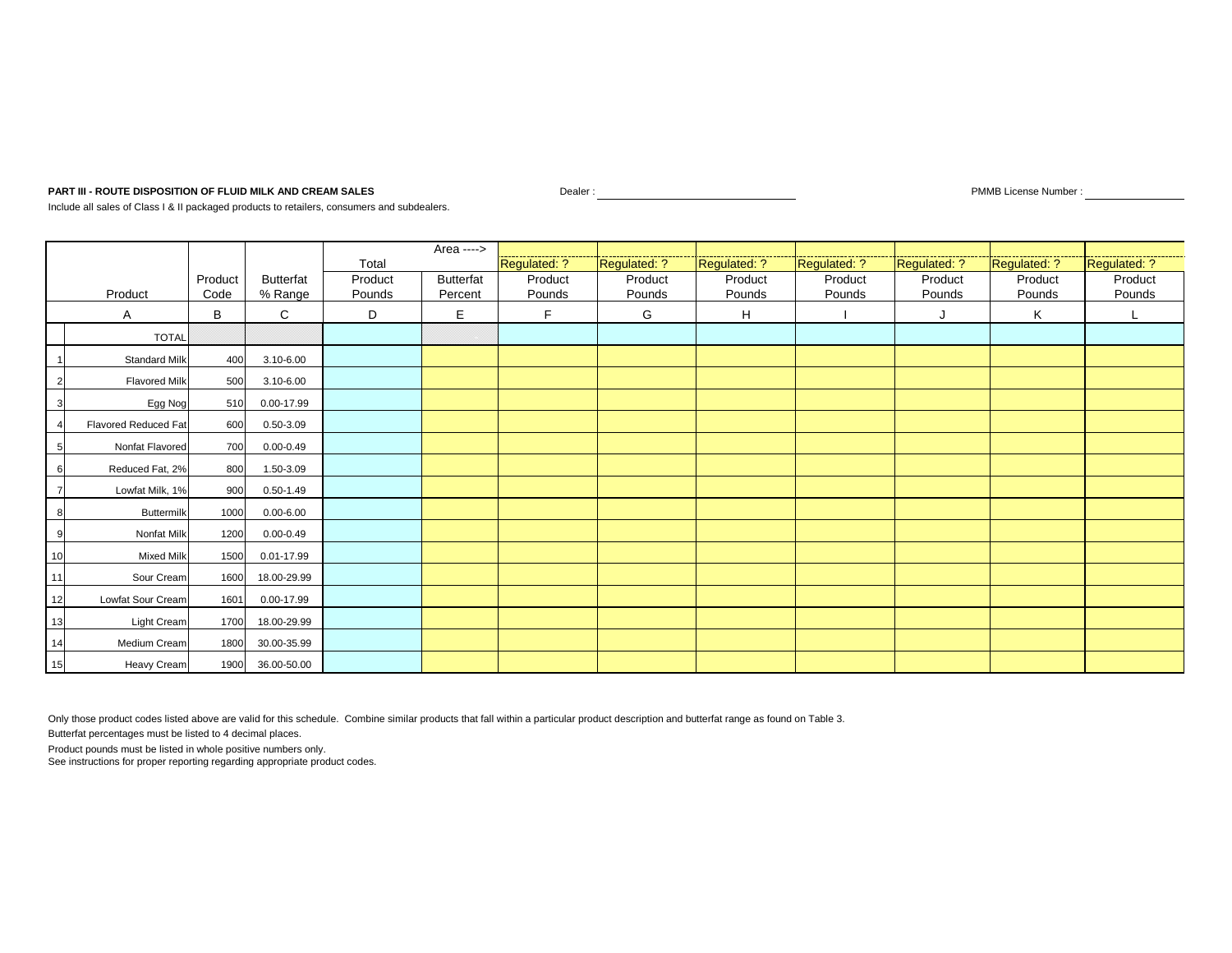#### **PART IV - PACKAGED SALES OF MILK AND CREAM TO OTHER DEALERS**

Dealer : Note and the Community of the Community of the Community of the PMMB License Number :

|                        |              |                  | Purchasing Dealer's Name |                  |         |         |             |         |         |         |         |
|------------------------|--------------|------------------|--------------------------|------------------|---------|---------|-------------|---------|---------|---------|---------|
|                        |              |                  |                          | License Number   |         |         |             |         |         |         |         |
|                        |              |                  |                          | Area/Zone Number |         |         |             |         |         |         |         |
|                        | Product      | <b>Butterfat</b> | <b>Total Product</b>     | <b>Butterfat</b> | Product | Product | Product     | Product | Product | Product | Product |
| Product                | Code         | % Range          | Pounds                   | Percent          | Pounds  | Pounds  | Pounds      | Pounds  | Pounds  | Pounds  | Pounds  |
| A                      | $\, {\bf B}$ | $\mathbf C$      | D                        | $\mathsf E$      | F       | G       | $\mathsf H$ |         | J       | Κ       | L       |
| <b>TOTAL</b>           |              |                  |                          |                  |         |         |             |         |         |         |         |
| <b>Standard Milk</b>   | 400          | 3.10-6.00        |                          |                  |         |         |             |         |         |         |         |
| 5 Flavored Milk        | 500          | 3.10-6.00        |                          |                  |         |         |             |         |         |         |         |
| 6 Egg Nog              | 510          | 0.00-17.99       |                          |                  |         |         |             |         |         |         |         |
| 7 Flavored Reduced Fat | 600          | 0.50-3.09        |                          |                  |         |         |             |         |         |         |         |
| 8 Nonfat Flavored Milk | 700          | $0.00 - 0.49$    |                          |                  |         |         |             |         |         |         |         |
| 9 Reduced Fat, 2%      | 800          | 1.50-3.09        |                          |                  |         |         |             |         |         |         |         |
| 10 Lowfat Milk, 1%     | 900          | $0.50 - 1.49$    |                          |                  |         |         |             |         |         |         |         |
| 11 Buttermilk          | 1000         | $0.00 - 6.00$    |                          |                  |         |         |             |         |         |         |         |
| 12 Nonfat Milk         | 1200         | $0.00 - 0.49$    |                          |                  |         |         |             |         |         |         |         |
| 13 Mixed Milk          | 1500         | 0.01-17.99       |                          |                  |         |         |             |         |         |         |         |
| 14 Sour Cream          | 1600         | 18.00-29.99      |                          |                  |         |         |             |         |         |         |         |
| 15 Lowfat Sour Cream   | 1601         | 0.00-17.99       |                          |                  |         |         |             |         |         |         |         |
| 16 Light Cream         | 1700         | 18.00-29.99      |                          |                  |         |         |             |         |         |         |         |
| 17 Medium Cream        | 1800         | 30.00-35.99      |                          |                  |         |         |             |         |         |         |         |
| 18 Heavy Cream         | 1900         | 36.00-50.00      |                          |                  |         |         |             |         |         |         |         |

Only those product codes listed above are valid for this schedule. Combine similar products that fall within a particular product description and butterfat range found on Table 3.

Butterfat percentages must be listed to 4 decimal places.

Product pounds must be listed in whole positive numbers only.

See instructions for proper reporting regarding appropriate product codes.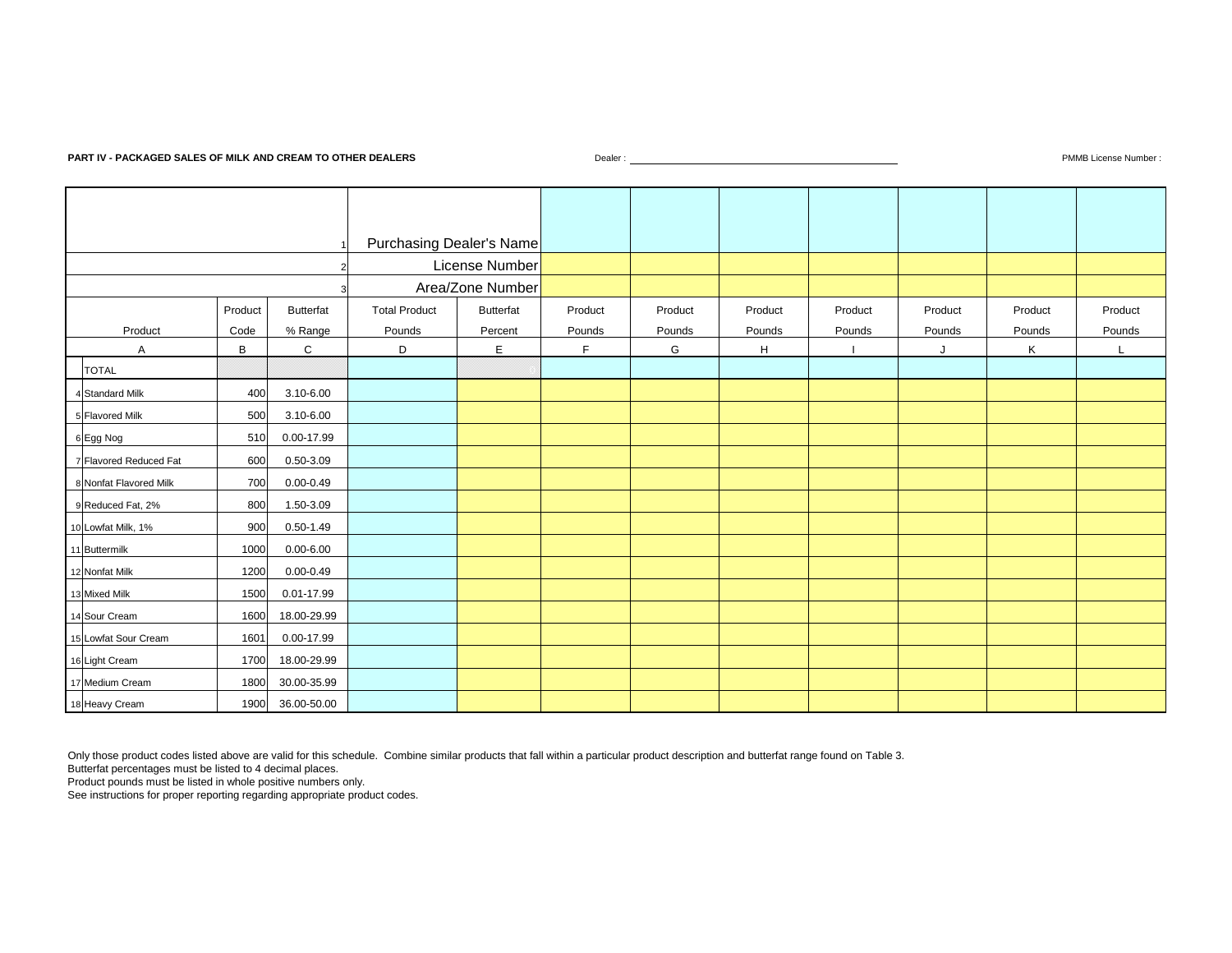Dealer : PMMB License Number :

Month/Year :

|                  | License<br>Number | Purchaser's<br>Name | Product<br>Code | Product<br>Pounds | Butterfat<br>Pounds | Butterfat<br>Percent | BF%<br>Low | BF%<br>High | Revenue       |              | D Pool Prod.<br>T Milk O.S. |              | Where<br>Sold | Home<br>Area |
|------------------|-------------------|---------------------|-----------------|-------------------|---------------------|----------------------|------------|-------------|---------------|--------------|-----------------------------|--------------|---------------|--------------|
|                  | $\overline{A}$    | $\mathsf B$         | ${\bf C}$       | $\mathsf D$       | $\mathsf E$         | $\mathsf F$          |            |             | ${\mathsf G}$ | $\mathsf{H}$ | $\overline{1}$              | $\mathsf{J}$ | $\mathsf K$   | $\mathsf L$  |
|                  |                   |                     | <b>TOTAL</b>    | $\overline{0}$    | $\omega$            |                      |            |             |               |              |                             |              |               |              |
| -1               |                   |                     |                 |                   |                     |                      |            |             |               |              |                             |              |               |              |
| $\overline{2}$   |                   |                     |                 |                   |                     |                      |            |             |               |              |                             |              |               |              |
| $\mathbf{3}$     |                   |                     |                 |                   |                     |                      |            |             |               |              |                             |              |               |              |
| $\overline{4}$   |                   |                     |                 |                   |                     |                      |            |             |               |              |                             |              |               |              |
| $\sqrt{5}$       |                   |                     |                 |                   |                     |                      |            |             |               |              |                             |              |               |              |
| $6\phantom{.}$   |                   |                     |                 |                   |                     |                      |            |             |               |              |                             |              |               |              |
| $\overline{7}$   |                   |                     |                 |                   |                     |                      |            |             |               |              |                             |              |               |              |
| $\boldsymbol{8}$ |                   |                     |                 |                   |                     |                      |            |             |               |              |                             |              |               |              |
| $9\,$            |                   |                     |                 |                   |                     |                      |            |             |               |              |                             |              |               |              |
| 10               |                   |                     |                 |                   |                     |                      |            |             |               |              |                             |              |               |              |
| 11               |                   |                     |                 |                   |                     |                      |            |             |               |              |                             |              |               |              |
| 12               |                   |                     |                 |                   |                     |                      |            |             |               |              |                             |              |               |              |
| 13               |                   |                     |                 |                   |                     |                      |            |             |               |              |                             |              |               |              |
| $14$             |                   |                     |                 |                   |                     |                      |            |             |               |              |                             |              |               |              |
| 15               |                   |                     |                 |                   |                     |                      |            |             |               |              |                             |              |               |              |
| 16               |                   |                     |                 |                   |                     |                      |            |             |               |              |                             |              |               |              |
| 17               |                   |                     |                 |                   |                     |                      |            |             |               |              |                             |              |               |              |
| 18               |                   |                     |                 |                   |                     |                      |            |             |               |              |                             |              |               |              |
| 19               |                   |                     |                 |                   |                     |                      |            |             |               |              |                             |              |               |              |
| $20\,$           |                   |                     |                 |                   |                     |                      |            |             |               |              |                             |              |               |              |
| 21               |                   |                     |                 |                   |                     |                      |            |             |               |              |                             |              |               |              |
| 22               |                   |                     |                 |                   |                     |                      |            |             |               |              |                             |              |               |              |
| 23               |                   |                     |                 |                   |                     |                      |            |             |               |              |                             |              |               |              |
| 24               |                   |                     |                 |                   |                     |                      |            |             |               |              |                             |              |               |              |
| 25               |                   |                     |                 |                   |                     |                      |            |             |               |              |                             |              |               |              |
| $26\,$           |                   |                     |                 |                   |                     |                      |            |             |               |              |                             |              |               |              |
| 27               |                   |                     |                 |                   |                     |                      |            |             |               |              |                             |              |               |              |
| 28               |                   |                     |                 |                   |                     |                      |            |             |               |              |                             |              |               |              |
| 29               |                   |                     |                 |                   |                     |                      |            |             |               |              |                             |              |               |              |
| $30\,$           |                   |                     |                 |                   |                     |                      |            |             |               |              |                             |              |               |              |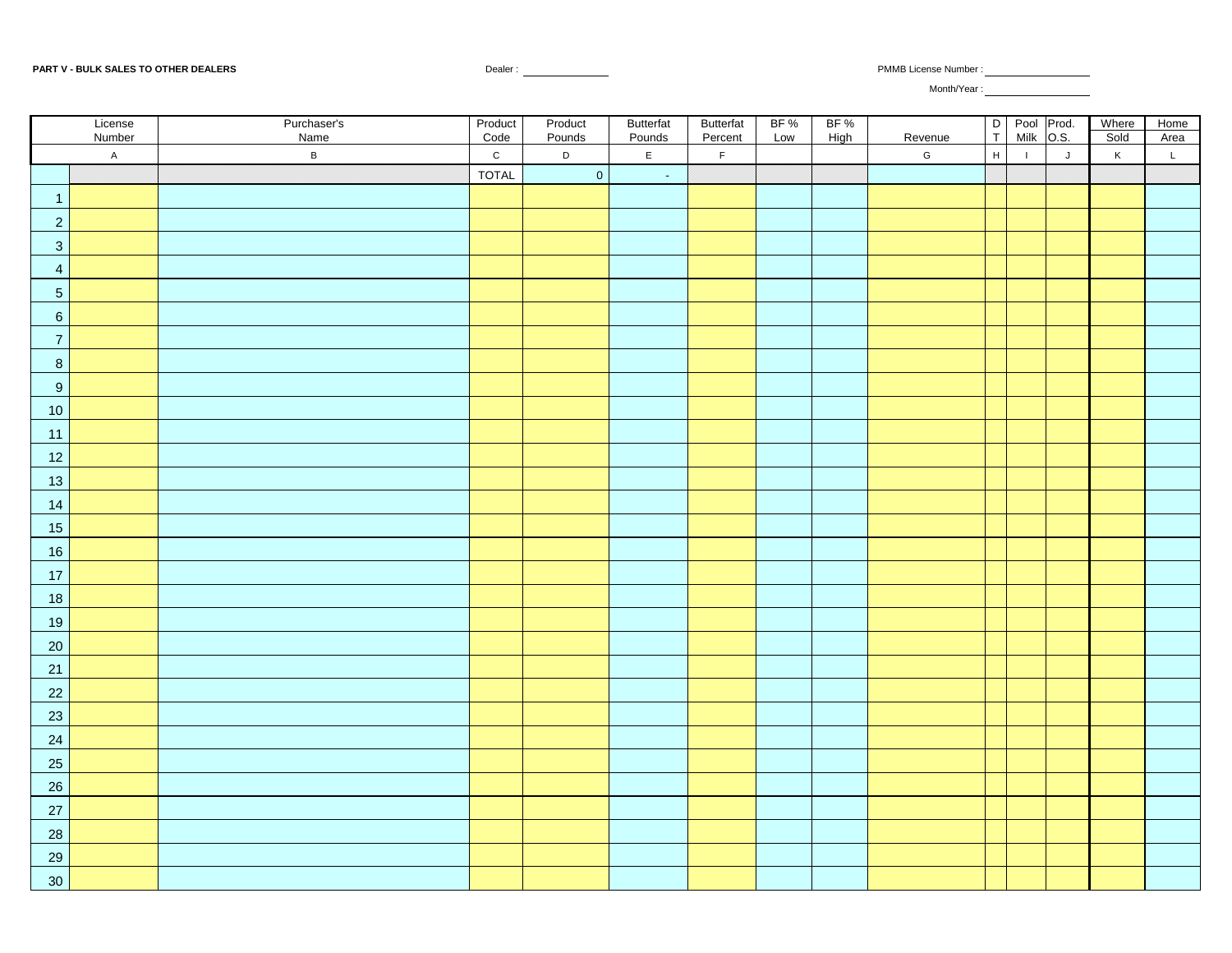## **PART VI - CLASS II, III & IV MANUFACTURED UTILIZATION**

|                  | $\overline{\phantom{a}}$<br>Dealer: Note and the set of the set of the set of the set of the set of the set of the set of the set of the set of the set of the set of the set of the set of the set of the set of the set of the set of the set of the set | PMMB License Number: _______________ |                            |                             | Month/Year: ______________ |                          |
|------------------|------------------------------------------------------------------------------------------------------------------------------------------------------------------------------------------------------------------------------------------------------------|--------------------------------------|----------------------------|-----------------------------|----------------------------|--------------------------|
| Product<br>Code  | Description of<br><b>Products Manufactured</b>                                                                                                                                                                                                             | Product<br>Pounds<br>$\overline{C}$  | <b>Butterfat</b><br>Pounds | <b>Butterfat</b><br>Percent | <b>Butterfat</b><br>Low    | <b>Butterfat</b><br>High |
| $\mathsf{A}$     | $\, {\bf B}$                                                                                                                                                                                                                                               |                                      | $\mathsf D$                | E                           |                            |                          |
| <b>TOTAL</b>     |                                                                                                                                                                                                                                                            |                                      |                            |                             |                            |                          |
| -1               |                                                                                                                                                                                                                                                            |                                      |                            |                             |                            |                          |
| $\overline{2}$   |                                                                                                                                                                                                                                                            |                                      |                            |                             |                            |                          |
| $\mathbf{3}$     |                                                                                                                                                                                                                                                            |                                      |                            |                             |                            |                          |
| 4                |                                                                                                                                                                                                                                                            |                                      |                            |                             |                            |                          |
| $\sqrt{5}$       |                                                                                                                                                                                                                                                            |                                      |                            |                             |                            |                          |
| $6 \overline{6}$ |                                                                                                                                                                                                                                                            |                                      |                            |                             |                            |                          |
| $\overline{7}$   |                                                                                                                                                                                                                                                            |                                      |                            |                             |                            |                          |
| 8                |                                                                                                                                                                                                                                                            |                                      |                            |                             |                            |                          |
| 9                |                                                                                                                                                                                                                                                            |                                      |                            |                             |                            |                          |
| 10               |                                                                                                                                                                                                                                                            |                                      |                            |                             |                            |                          |
| 11               |                                                                                                                                                                                                                                                            |                                      |                            |                             |                            |                          |
| 12               |                                                                                                                                                                                                                                                            |                                      |                            |                             |                            |                          |
| 13               |                                                                                                                                                                                                                                                            |                                      |                            |                             |                            |                          |
| 14               |                                                                                                                                                                                                                                                            |                                      |                            |                             |                            |                          |
| 15               |                                                                                                                                                                                                                                                            |                                      |                            |                             |                            |                          |
| 16               |                                                                                                                                                                                                                                                            |                                      |                            |                             |                            |                          |
| 17               |                                                                                                                                                                                                                                                            |                                      |                            |                             |                            |                          |
| 18               |                                                                                                                                                                                                                                                            |                                      |                            |                             |                            |                          |
| 19               |                                                                                                                                                                                                                                                            |                                      |                            |                             |                            |                          |
| 20               |                                                                                                                                                                                                                                                            |                                      |                            |                             |                            |                          |
| $21$             |                                                                                                                                                                                                                                                            |                                      |                            |                             |                            |                          |
| 22               |                                                                                                                                                                                                                                                            |                                      |                            |                             |                            |                          |
| 23               |                                                                                                                                                                                                                                                            |                                      |                            |                             |                            |                          |
| 24               |                                                                                                                                                                                                                                                            |                                      |                            |                             |                            |                          |
| 25               |                                                                                                                                                                                                                                                            |                                      |                            |                             |                            |                          |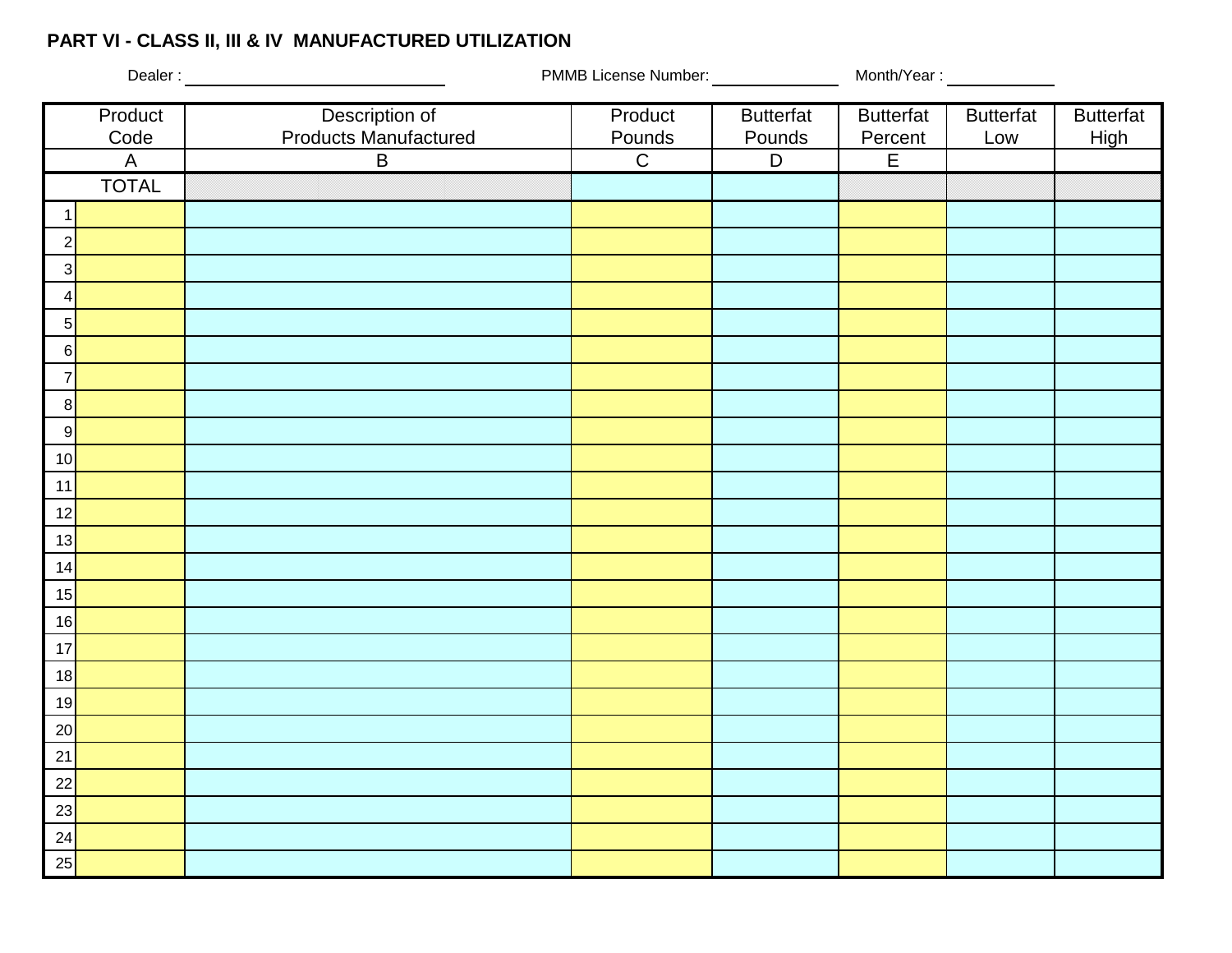#### **PART VII - INVENTORIES**

Dealer : PMMB License Number: Month/Year :

|                        |         | Beginning of Month |         | End of Month     | Variance (END minus BEGIN) |                  |
|------------------------|---------|--------------------|---------|------------------|----------------------------|------------------|
|                        | Product | <b>Butterfat</b>   | Product | <b>Butterfat</b> | Product                    | <b>Butterfat</b> |
| <b>Class Inventory</b> | Pounds  | Pounds             | Pounds  | Pounds           | Pounds                     | Pounds           |
|                        | в       |                    | ע       |                  |                            |                  |
| <b>TOTAL</b>           |         |                    |         |                  |                            |                  |
| 1 Class I              |         |                    |         |                  |                            |                  |
| 2 Class II             |         |                    |         |                  |                            |                  |
| 3 Class III            |         |                    |         |                  |                            |                  |
| 4 Class IV             |         |                    |         |                  |                            |                  |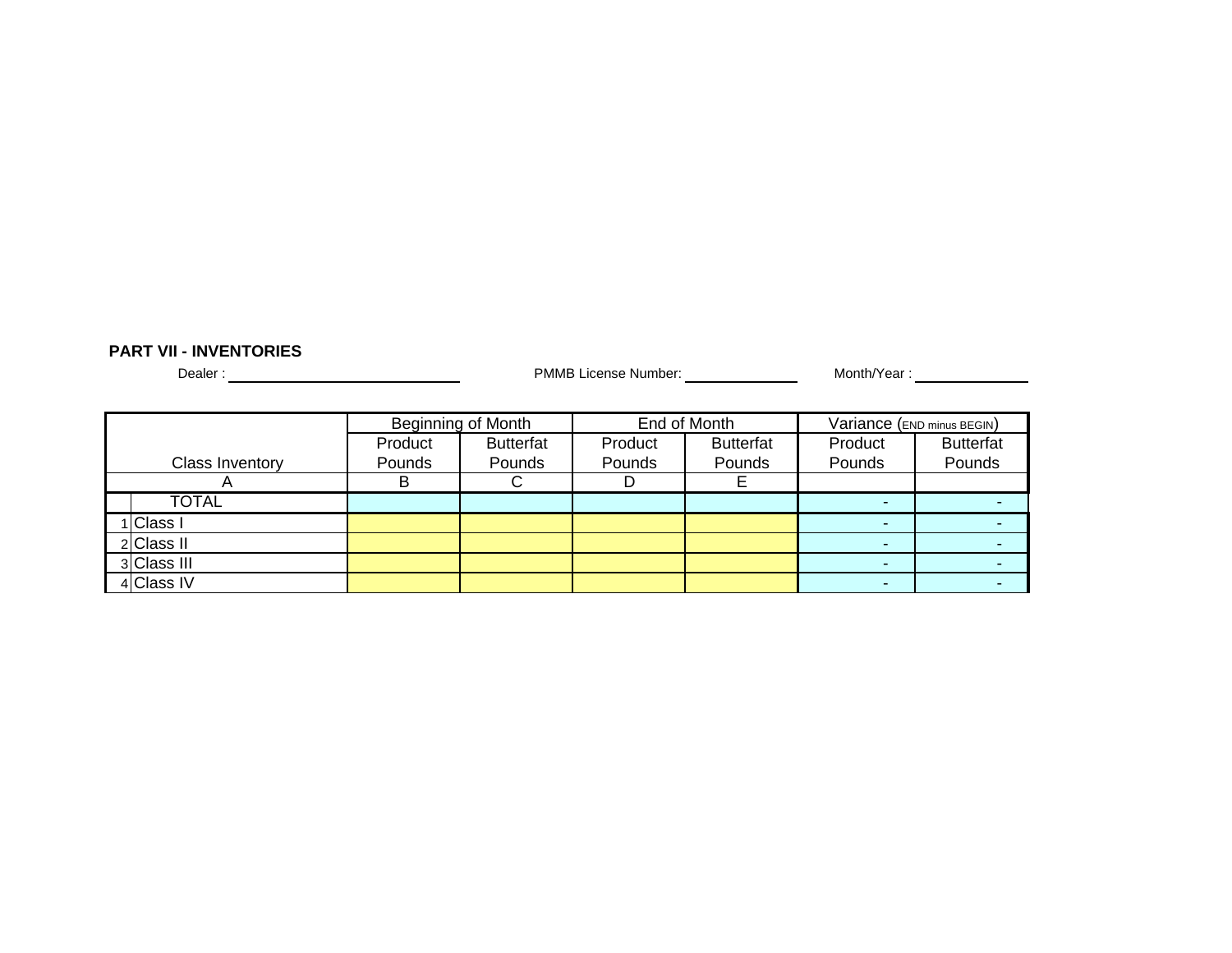|         | PART VIII - SUBDEALER WORKSHEET |  |
|---------|---------------------------------|--|
| Dealer: |                                 |  |

PMMB License Number: Month/Year :

| License                   | Subdealer's                    | Milk                    | Total                    | Days Balance<br>Outstanding<br>E |
|---------------------------|--------------------------------|-------------------------|--------------------------|----------------------------------|
| Number                    | <b>Name</b>                    | Value<br>$\overline{C}$ | Quarts<br>$\overline{D}$ |                                  |
| $\overline{\mathsf{A}}$   | $\overline{B}$<br><b>TOTAL</b> |                         |                          |                                  |
|                           |                                |                         |                          |                                  |
| $\mathbf{1}$              |                                |                         |                          |                                  |
| $\boldsymbol{2}$          |                                |                         |                          |                                  |
| $\ensuremath{\mathsf{3}}$ |                                |                         |                          |                                  |
| $\overline{\mathbf{4}}$   |                                |                         |                          |                                  |
| $\mathbf 5$               |                                |                         |                          |                                  |
| $\,6$                     |                                |                         |                          |                                  |
| $\overline{\mathbf{7}}$   |                                |                         |                          |                                  |
| $\bf8$                    |                                |                         |                          |                                  |
| $\overline{9}$            |                                |                         |                          |                                  |
| 10                        |                                |                         |                          |                                  |
| 11                        |                                |                         |                          |                                  |
| 12                        |                                |                         |                          |                                  |
| 13                        |                                |                         |                          |                                  |
| 14                        |                                |                         |                          |                                  |
| 15                        |                                |                         |                          |                                  |
| 16                        |                                |                         |                          |                                  |
|                           |                                |                         |                          |                                  |
| 17                        |                                |                         |                          |                                  |
| 18                        |                                |                         |                          |                                  |
| 19                        |                                |                         |                          |                                  |
| 20                        |                                |                         |                          |                                  |
| 21                        |                                |                         |                          |                                  |
| 22                        |                                |                         |                          |                                  |
| 23                        |                                |                         |                          |                                  |
| 24                        |                                |                         |                          |                                  |
| 25                        |                                |                         |                          |                                  |